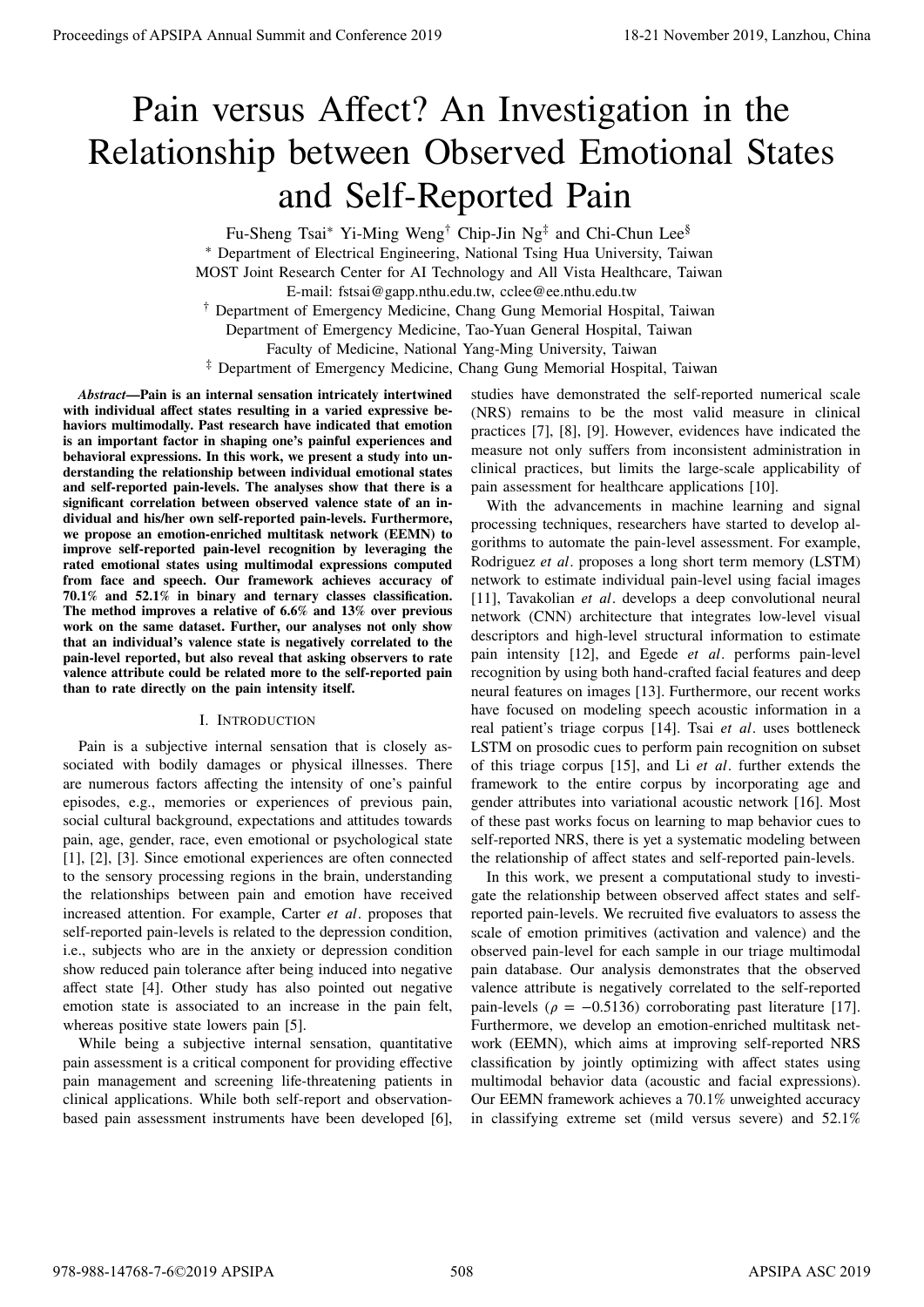

Fig. 1. *It shows the complete architecture of our emotion-enriched multitask network (EEMN) used for automatic pain-level recognition: acoustic and facial feature extraction, training multitask network with NRS pain-levels as main task and affect state as auxiliary task, performing multimodal fusion with embeddings from EEMN using support vector classifier.*

in classifying three-class classification (mild, moderate and severe). Further analysis reveals an interesting insight that in two of the five evaluators, their ratings on the patient's valence attribute are more in concordance with the patient's NRS score than their own observational assessment of patient's pain intensity. The rest of paper is organized as follows: Section 2 describes the database, behavior features and emotion-enriched multitask network. Section 3 includes experimental setups, analyses and results. Section 4 concludes with future work.

#### II. RESEARCH METHODOLOGY

# *A. Triage Pain-Level Multimodal Database*

The Triage Pain-Level Multimodal Database was collected at the Emergency Department of Chang Gung Memorial Hospital during triage sessions for on-boarding patients [14]. The data includes audio-video recordings, vital sign, and other clinically-related outcomes. We include patients with symptoms of chest, abdominal, lower-back, limbic pain and headaches. Each triage session lasts approximately 30 seconds where the nurse asks each patient about the pain location, the NRS scale of pain intensity (0-10, where 10 means the worst pain ever), and a brief description on the type of pain felt. In this work, we use a total of 323 samples from 184 unique patients, i.e., the same setting as the most recent work on this corpus [16]. We categorize the NRS into three commonly-used pain-levels, i.e., mild (0-3), moderate (4-6), and severe (7-10).

*1) Observer Annotations:* In this work, in order to investigate the relationship between the observed emotional states and the self-reported pain-levels, we recruit five naive raters (2 males, 3 females) to annotate the emotional states and also the perceived pain-levels of these patients by viewing the recorded sample audio-visually. Since the patient's self-reported painlevels were also recorded, we first mask the NRS answering

TABLE I INTER-EVALUATOR AGREEMENT FROM FIVE EVALUATORS USING ENTROPY-BASED METRIC.

|                | Act    | Val    | ov     |
|----------------|--------|--------|--------|
| $E1 \; \delta$ | 0.0921 | 0.0256 | 0.0712 |
| $E2 \Delta$    | 0.0187 | 0.1007 | 0.0156 |
| E3 9           | 0.0300 | 0.0260 | 0.1867 |
| E4 9           | 0.0339 | 0.0404 | 0.0323 |
| E5 9           | 0.1339 | 0.0298 | 0.0516 |

portion of each video sample to ensure that the raters would not be influenced by the patient's own answer. Raters annotate the affective states, i.e., activation and valence using a 5 level discretized scale between -2 to 2, and also indicate their perception on the patient's pain-level as one of the four classes, i.e., no pain (0), mild (1-3), moderate (4-6), and severe (7-10).

The inter-evaluator agreements obtained between the five annotators on activation (Act), valence (Val), and observed (OV) pain-levels are shown in Table I. In this work, we adopt the use of entropy-based metric proposed by Steidl *et al*. in measuring the inter-evaluator agreement [18]. The idea is to measure the amount of uncertainty when including the annotator as a new rater into the current rating pool. Specially, assume a probability distribution *p* with evaluations gathered from *n* existing raters. When a new rater is added, we estimate a new distribution  $\bar{p}$ . The inter-evaluator agreement of this rater with others is computed using the following equation:

$$
S_{ent} = H(\bar{p}) - H(p) = -\left(\sum \bar{p} \cdot log\bar{p} + \sum p \cdot logp\right) \tag{1}
$$

The lower the  $S_{ent}$  indicates a higher agreement level. In general, we notice that our evaluators tend to be in agreement with each other across the three different annotations. Only for the third annotator, when rating the observed pain-level, her rating shows a much larger disagreement with other annotators.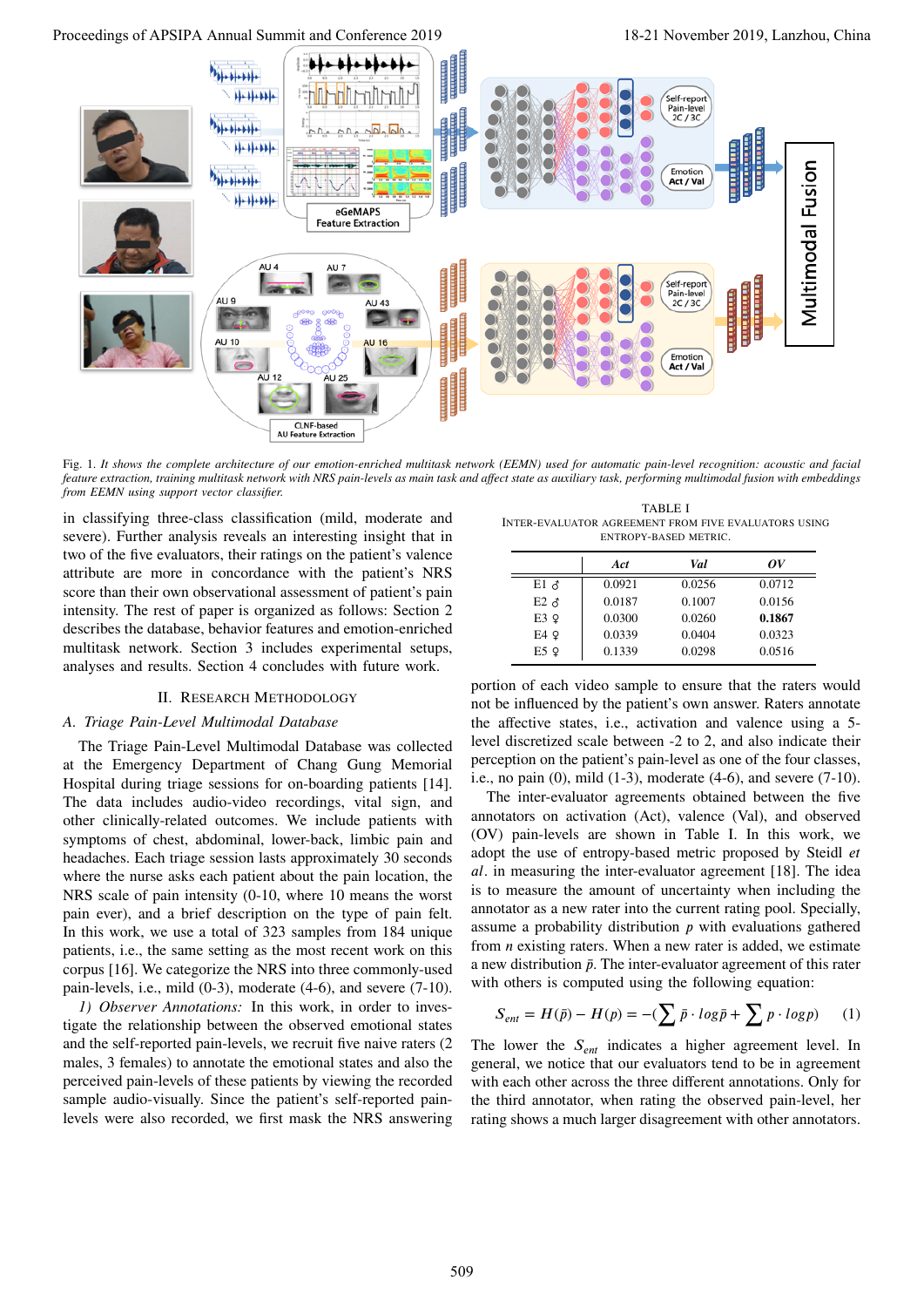# *B. Emotion-Enriched Multitask Network (EEMN)*

In this work, we further design a multitask network that learns an improved multimodal pain-affect representation to perform pain-level classification. Figure 1 depicts our Emotion-Enriched Multitask Network (EEMN) that models acoustic and facial expressions by using pain as the main task and emotion state as an auxiliary task. In the following section, we will detail the audio-video feature extraction, our proposed network and final pain classification.

*1) Acoustic Features:* We extract acoustic features on the patient's speaking portion for each recording sample using the eGeMAPS feature set [19]. It includes a set of 88 features covering a various statistical properties of spectral, cepstral, prosodic, and voice quality information extracted using the openSMILE toolkit [20].

*2) Facial Low-level Descriptors:* Facial action units (AU) have been known to be related to pain-level [21], and in this work, we design 25 facial action unit-inspired descriptors per frame characterizing eyes, mouth, eyebrows, and nose movement (details in [14]). These features are extracted based on the tracked 68 facial landmarks using method of constrained local neural fields (CLNF) [22]. We further compute 15 different statistical functionals on these extracted facial LLDs to generate a feature vector for each sample. The list of functionals includes maximum, minimum, mean, median, *standard deviation,* 1<sup>*st*</sup> percentile, 99<sup>*th*</sup> percentile, 99<sup>*th*</sup> − 1<sup>*st*</sup> percentile, skewness, kurtosis, minimum position, maximum position, lower quartile, upper quartile, interquartile range.

*3) Affect-Pain Multitask Architecture:* We use an emotionenriched multitask network (EEMN) to learn a unified affectpain feature representation for pain-level classification. EEMN architecture includes a typical hard-sharing layers at the beginning and branches out with task-specific layers toward the end [23]. In this work, the main task is the pain-level classification where the auxiliary task is the emotional state recognition. We train a separate speech-EEMN and face-EEMN. The embedding prior to the pain-level softmax layer can be seen as behavior representation that captures emotionrelated information suitable for pain-level recognition.

The concatenation of vocal- and facial-embeddings derived from the modality-specific EEMN is used as the multimodal input to a linear-kernel support vector machine for final NRS pain-level recognition.

### III. EXPERIMENTAL SETUPS AND RESULTS

In this work, we set up two different experiments:

- ∙ **Exp I**: a correlation analysis between observed emotional states and self-reported pain-level
- ∙ **Exp II**: NRS pain-level recognition tasks using EEMN

Exp I is designed to investigate the relationship between emotional states and varying pain severity. Exp II is setup to demonstrate the effectiveness of the EEMN to improve painlevel recognition by integrating emotion-related information.

TABLE II CORRELATIONS OF THE OBSERVED EMOTIONAL ATTRIBUTES WITH THE SELF-REPORTED PAIN-LEVELS.

|            |                | <b>Activation</b> (Act) |         | Valence (Val) |         |
|------------|----------------|-------------------------|---------|---------------|---------|
|            |                | $Sp. \rho$              | p       | $Sp.~\rho$    | p       |
|            | $E1 \delta$    | 0.3376                  | < 0.001 | $-0.3948$     | < 0.001 |
|            | $E2 \; \delta$ | $-0.1079$               | > 0.001 | $-0.4433$     | < 0.001 |
| $2$ -Class | E3Q            | $-0.1566$               | > 0.001 | $-0.5472$     | < 0.001 |
|            | E4 9           | 0.0192                  | > 0.001 | $-0.5336$     | < 0.001 |
|            | E5 9           | 0.0887                  | > 0.001 | $-0.4752$     | < 0.001 |
|            | Mean           | 0.0208                  | > 0.001 | $-0.5136$     | < 0.001 |
|            | $E1 \; \delta$ | 0.2847                  | < 0.001 | $-0.3312$     | < 0.001 |
|            | $E2 \; \delta$ | $-0.094$                | > 0.001 | $-0.3771$     | < 0.001 |
| 3-Class    | E3 9           | $-0.1356$               | > 0.001 | $-0.4539$     | < 0.001 |
|            | E4 9           | 0.011                   | > 0.001 | $-0.4744$     | < 0.001 |
|            | E5 9           | 0.069                   | > 0.001 | $-0.3979$     | < 0.001 |
|            | Mean           | 0.012                   | > 0.001 | $-0.4376$     | < 0.001 |

## *A. Exp I: Emotional States Analyses*

We present spearman correlations computed between each annotator's  $(E^*)$  rated valence (Val) and activation (Act) values and the patient's self-reported pain-level (2-class: mild (0) and severe  $(1)$ , or 3-class: mild  $(0)$ , moderate  $(1)$ , and severe  $(2)$ ). We further take the mean of the five annotators rated emotion attributes to perform similar correlation computations.

*1) Experimental Results:* Table II summarizes the correlations of the observed emotional states with the self-reported pain-levels. Generally, we observe there is a significantly negative correlation between the valence state and the severity of the pain-level (mean:  $\rho = -0.5136$  and  $\rho = -0.4376$  for 2class and 3-class respectively). In fact, we observe a consistent negative correlation between valence and pain intensity across all of the five annotators. This finding suggesting that a more negative emotion observed would correlate with a higher painlevel reported corroborates with past literatures [17], [24], [25]. This strong relationship does not hold for the activation. On average, activation is not correlated with the NRS score; the only significant correlation found is in the first evaluator, where the more activated the patient is, the more severe the pain experienced. Proceeding of APSIPA Annual Summit and Conference 2019 18-21 November 2019 18-21 November 2019, Lanzhou, China 510 november 2019 18-21 November 2019, Lanzhou, China 510 november 2019 18-21 November 2019, Lanzhou, China 51

### *B. Exp II: NRS Pain-Level Recognition*

In Exp II, we perform two different recognition setups: 1) binary classification between the extreme pain-levels, i.e., mild vs. severe pain, and 2) three-class classification, i.e., mild vs. moderate vs. severe. Our EEMN network architecture contains 2 fully-connected layers to be our hard sharing layers, and the number of task-specific layers for the main and auxiliary task are selected between 2 to 6. The output layer (24 nodes for speech and 32 nodes for face) is extracted as patients' feature representation with emotion-related information. All the batch size are specified as 300 and the learning rate is chosen between the range of 0.01 to 0.0001 using Adam optimizer.

*1) Comparison Models:* The following is the list of comparison models:

∙ **STN**: Model trained on the single main task of pain-level recognition without emotion attribute.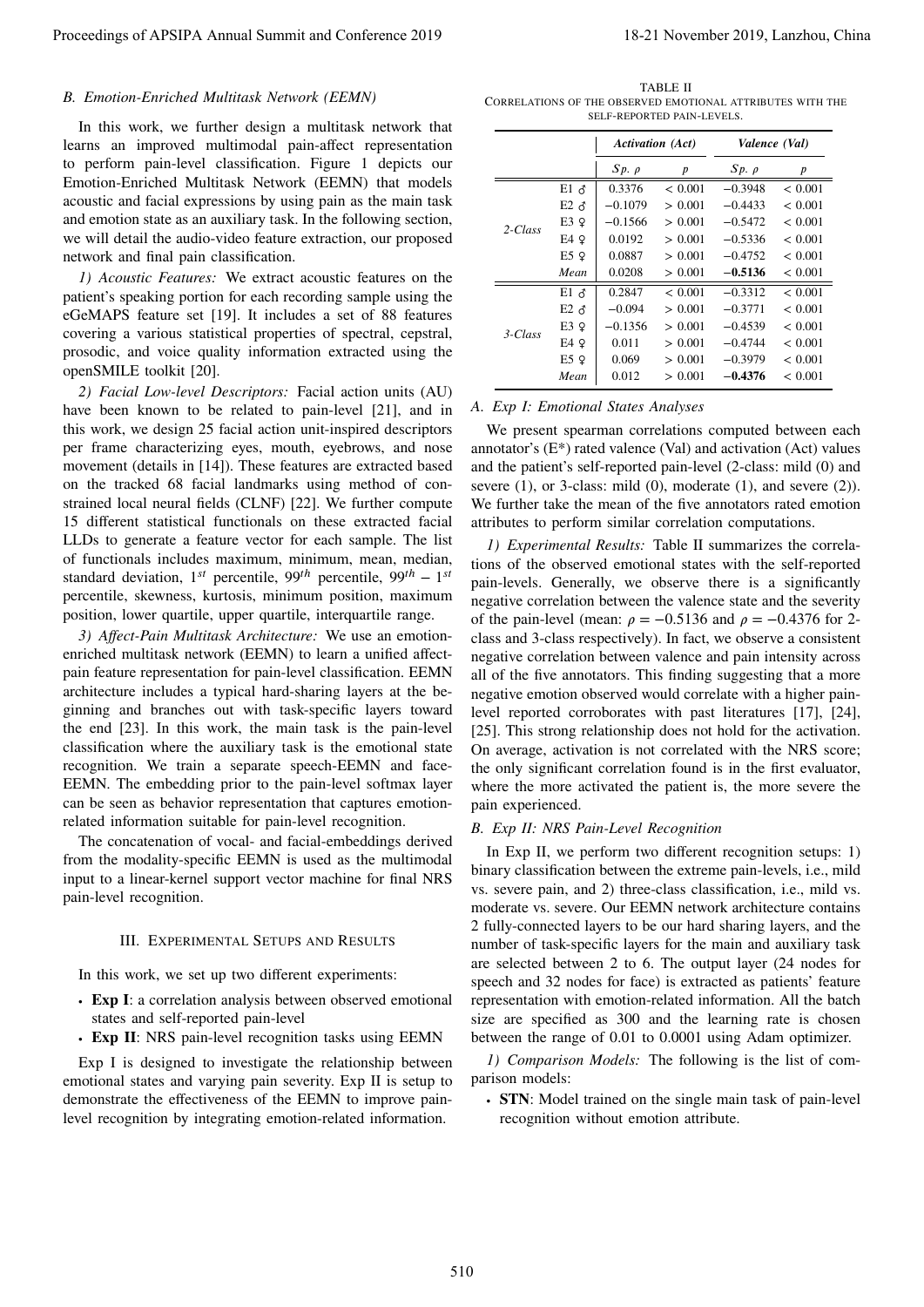TABLE III

| IT SUMMARIZES THE UNWEIGHTED AVERAGED RECALL (UAR) OBTAINED IN OUR PROPOSED PAIN-LEVEL RECOGNITION EXPERIMENT. STN INDICATES      |
|-----------------------------------------------------------------------------------------------------------------------------------|
| REPRESENTATION DERIVED FROM FEED-FORWARD NEURAL NETWORK WITHOUT USING EMOTIONAL ATTRIBUTES AS AUXILIARY TASK. EEMN IS OUR         |
| PROPOSED EMOTION-ENRICHED NETWORK, AND THE LETTERS AFTER EEMN INDICATES EITHER LEARNING WITH VALENCE (VAL) OR ACTIVATION (ACT) BY |
| USING SPEECH $(S)$ OR FACE $(F)$ BEHAVIORS.                                                                                       |

|                                                                                                                                                                                                                                                                                                                                                                                                                                                                                                                                                                                                                                                                                                                                                                                                                                                                                                                                                                                                                                                                                                                                                                                         |              | USING SPEECH $(S)$ OR FACE $(F)$ BEHAVIORS.<br><b>Speech</b><br><b>Face</b> |                                                                                                                                                                                                      |                    |              |                                                                |                    |                                                               |                                                                                                                                                                                                                                                                                                                                                                                                                                                                                                                                                                                                                                                                                                                                                                                                                                                                                                                                                                                                                                                                                                                                                                                                                                                                                                                                                                   | <b>Multimodal</b>              |              |                                  |                                |
|-----------------------------------------------------------------------------------------------------------------------------------------------------------------------------------------------------------------------------------------------------------------------------------------------------------------------------------------------------------------------------------------------------------------------------------------------------------------------------------------------------------------------------------------------------------------------------------------------------------------------------------------------------------------------------------------------------------------------------------------------------------------------------------------------------------------------------------------------------------------------------------------------------------------------------------------------------------------------------------------------------------------------------------------------------------------------------------------------------------------------------------------------------------------------------------------|--------------|-----------------------------------------------------------------------------|------------------------------------------------------------------------------------------------------------------------------------------------------------------------------------------------------|--------------------|--------------|----------------------------------------------------------------|--------------------|---------------------------------------------------------------|-------------------------------------------------------------------------------------------------------------------------------------------------------------------------------------------------------------------------------------------------------------------------------------------------------------------------------------------------------------------------------------------------------------------------------------------------------------------------------------------------------------------------------------------------------------------------------------------------------------------------------------------------------------------------------------------------------------------------------------------------------------------------------------------------------------------------------------------------------------------------------------------------------------------------------------------------------------------------------------------------------------------------------------------------------------------------------------------------------------------------------------------------------------------------------------------------------------------------------------------------------------------------------------------------------------------------------------------------------------------|--------------------------------|--------------|----------------------------------|--------------------------------|
|                                                                                                                                                                                                                                                                                                                                                                                                                                                                                                                                                                                                                                                                                                                                                                                                                                                                                                                                                                                                                                                                                                                                                                                         | <b>STN</b>   | VAE                                                                         | <b>EEMN</b><br>Act                                                                                                                                                                                   | <b>EEMN</b><br>Val | $\mbox{STN}$ | <b>EEMN</b><br>Act                                             | <b>EEMN</b><br>Val | <b>STN</b>                                                    | <b>EEMN</b><br>$Act(S)+Act(F)$                                                                                                                                                                                                                                                                                                                                                                                                                                                                                                                                                                                                                                                                                                                                                                                                                                                                                                                                                                                                                                                                                                                                                                                                                                                                                                                                    | <b>EEMN</b><br>$Act(S)+Val(F)$ |              | <b>EEMN</b><br>$Val(S) + Act(F)$ | <b>EEMN</b><br>$Val(S)+Val(F)$ |
| 2-Class                                                                                                                                                                                                                                                                                                                                                                                                                                                                                                                                                                                                                                                                                                                                                                                                                                                                                                                                                                                                                                                                                                                                                                                 |              |                                                                             |                                                                                                                                                                                                      |                    |              |                                                                |                    |                                                               |                                                                                                                                                                                                                                                                                                                                                                                                                                                                                                                                                                                                                                                                                                                                                                                                                                                                                                                                                                                                                                                                                                                                                                                                                                                                                                                                                                   |                                |              |                                  |                                |
| Mild                                                                                                                                                                                                                                                                                                                                                                                                                                                                                                                                                                                                                                                                                                                                                                                                                                                                                                                                                                                                                                                                                                                                                                                    | 65.2         | 66.0                                                                        | 70.4                                                                                                                                                                                                 | 65.2               | 71.3         | 76.5                                                           | 73.0               | 64.3                                                          | 75.7                                                                                                                                                                                                                                                                                                                                                                                                                                                                                                                                                                                                                                                                                                                                                                                                                                                                                                                                                                                                                                                                                                                                                                                                                                                                                                                                                              | 75.7                           |              | 69.5                             | 67.0                           |
| Severe<br><b>UAR</b>                                                                                                                                                                                                                                                                                                                                                                                                                                                                                                                                                                                                                                                                                                                                                                                                                                                                                                                                                                                                                                                                                                                                                                    | 60.8<br>63.0 | 61.0<br>63.5                                                                | 51.0<br>60.7                                                                                                                                                                                         | 66.7<br>65.9       | 51.0<br>61.1 | 52.9<br>64.7                                                   | 57.8<br>65.4       | 62.7<br>63.5                                                  | 52.9<br>64.3                                                                                                                                                                                                                                                                                                                                                                                                                                                                                                                                                                                                                                                                                                                                                                                                                                                                                                                                                                                                                                                                                                                                                                                                                                                                                                                                                      | 56.9<br>66.3                   |              | 70.6<br>70.1                     | 62.7<br>64.9                   |
| 3-Class                                                                                                                                                                                                                                                                                                                                                                                                                                                                                                                                                                                                                                                                                                                                                                                                                                                                                                                                                                                                                                                                                                                                                                                 |              |                                                                             |                                                                                                                                                                                                      |                    |              |                                                                |                    |                                                               |                                                                                                                                                                                                                                                                                                                                                                                                                                                                                                                                                                                                                                                                                                                                                                                                                                                                                                                                                                                                                                                                                                                                                                                                                                                                                                                                                                   |                                |              |                                  |                                |
| Mild                                                                                                                                                                                                                                                                                                                                                                                                                                                                                                                                                                                                                                                                                                                                                                                                                                                                                                                                                                                                                                                                                                                                                                                    | 42.6         | 43.7                                                                        | 33.0                                                                                                                                                                                                 | 42.6               | 52.2         | 64.3                                                           | 44.3               | 37.4                                                          | 55.6                                                                                                                                                                                                                                                                                                                                                                                                                                                                                                                                                                                                                                                                                                                                                                                                                                                                                                                                                                                                                                                                                                                                                                                                                                                                                                                                                              | 52.1                           |              | 53.9                             | 51.3                           |
| Moderate                                                                                                                                                                                                                                                                                                                                                                                                                                                                                                                                                                                                                                                                                                                                                                                                                                                                                                                                                                                                                                                                                                                                                                                | 40.5         | 35.4                                                                        | 38.7                                                                                                                                                                                                 | 54.7               | 42.4         | 41.5                                                           | 41.5               | 47.2                                                          | 37.7                                                                                                                                                                                                                                                                                                                                                                                                                                                                                                                                                                                                                                                                                                                                                                                                                                                                                                                                                                                                                                                                                                                                                                                                                                                                                                                                                              | 38.7                           |              | 61.3                             | 58.5                           |
| Severe                                                                                                                                                                                                                                                                                                                                                                                                                                                                                                                                                                                                                                                                                                                                                                                                                                                                                                                                                                                                                                                                                                                                                                                  | 36.3         | 38.1                                                                        | 41.2                                                                                                                                                                                                 | 45.0               | 17.6         | 38.2                                                           | 42.2               | 39.2                                                          | 43.1                                                                                                                                                                                                                                                                                                                                                                                                                                                                                                                                                                                                                                                                                                                                                                                                                                                                                                                                                                                                                                                                                                                                                                                                                                                                                                                                                              | 37.2                           |              | 41.2                             | 37.2                           |
| <b>UAR</b>                                                                                                                                                                                                                                                                                                                                                                                                                                                                                                                                                                                                                                                                                                                                                                                                                                                                                                                                                                                                                                                                                                                                                                              | 39.8         | 39.1                                                                        | 37.6                                                                                                                                                                                                 | 47.4               | 37.4         | 48.0                                                           | 42.7               | 41.2                                                          | 45.5                                                                                                                                                                                                                                                                                                                                                                                                                                                                                                                                                                                                                                                                                                                                                                                                                                                                                                                                                                                                                                                                                                                                                                                                                                                                                                                                                              | 42.7                           |              | 52.1                             | 49.0                           |
| • VAE [16] : Model trained on encoding acoustic LLDs<br>ancy criterion<br>• EEMN-X: Model trained on main task of pain-level and                                                                                                                                                                                                                                                                                                                                                                                                                                                                                                                                                                                                                                                                                                                                                                                                                                                                                                                                                                                                                                                        |              |                                                                             | using variational learning with Maximum-Mean Discrep-                                                                                                                                                |                    |              |                                                                |                    |                                                               | IT SUMMARIZES THE UNWEIGHTED AVERAGED RECALL (UAR) OBTAINED<br>FROM OBSERVED PAIN-LEVELS (OV), VALENCE RATINGS (VAL), AND<br>ACTIVATION RATINGS (ACT) TO THE SELF-REPORTED NRS SCORE.                                                                                                                                                                                                                                                                                                                                                                                                                                                                                                                                                                                                                                                                                                                                                                                                                                                                                                                                                                                                                                                                                                                                                                             |                                |              |                                  |                                |
|                                                                                                                                                                                                                                                                                                                                                                                                                                                                                                                                                                                                                                                                                                                                                                                                                                                                                                                                                                                                                                                                                                                                                                                         |              |                                                                             | auxiliary task of emotion X-attribute using a multitask                                                                                                                                              |                    |              |                                                                |                    |                                                               |                                                                                                                                                                                                                                                                                                                                                                                                                                                                                                                                                                                                                                                                                                                                                                                                                                                                                                                                                                                                                                                                                                                                                                                                                                                                                                                                                                   | ov                             | Act          | Val                              |                                |
|                                                                                                                                                                                                                                                                                                                                                                                                                                                                                                                                                                                                                                                                                                                                                                                                                                                                                                                                                                                                                                                                                                                                                                                         |              |                                                                             | network, where X can be either activation (Act) or valence                                                                                                                                           |                    |              |                                                                |                    |                                                               | $E1$ $\sigma$                                                                                                                                                                                                                                                                                                                                                                                                                                                                                                                                                                                                                                                                                                                                                                                                                                                                                                                                                                                                                                                                                                                                                                                                                                                                                                                                                     | 47.2                           | 44.2         | 44.5                             |                                |
| (Val) attributes.                                                                                                                                                                                                                                                                                                                                                                                                                                                                                                                                                                                                                                                                                                                                                                                                                                                                                                                                                                                                                                                                                                                                                                       |              |                                                                             |                                                                                                                                                                                                      |                    |              |                                                                |                    |                                                               | $E2 \delta$<br>$E3$ $Q$                                                                                                                                                                                                                                                                                                                                                                                                                                                                                                                                                                                                                                                                                                                                                                                                                                                                                                                                                                                                                                                                                                                                                                                                                                                                                                                                           | 46.6<br>63.3                   | 31.6<br>33.9 | 47.0<br>49.9                     |                                |
| These feature representations are fed into our final classi-<br>fier of linear-kernel support vector machine. The evaluation                                                                                                                                                                                                                                                                                                                                                                                                                                                                                                                                                                                                                                                                                                                                                                                                                                                                                                                                                                                                                                                            |              |                                                                             |                                                                                                                                                                                                      |                    |              |                                                                |                    |                                                               | $E4$ $Q$                                                                                                                                                                                                                                                                                                                                                                                                                                                                                                                                                                                                                                                                                                                                                                                                                                                                                                                                                                                                                                                                                                                                                                                                                                                                                                                                                          | 47.9                           | 33.6         | 52.0                             |                                |
| processes are done via leave-one-patient-out cross-validation.                                                                                                                                                                                                                                                                                                                                                                                                                                                                                                                                                                                                                                                                                                                                                                                                                                                                                                                                                                                                                                                                                                                          |              |                                                                             |                                                                                                                                                                                                      |                    |              |                                                                |                    |                                                               | $E5$ $9$<br>Mean                                                                                                                                                                                                                                                                                                                                                                                                                                                                                                                                                                                                                                                                                                                                                                                                                                                                                                                                                                                                                                                                                                                                                                                                                                                                                                                                                  | 53.6<br>51.7                   | 33.6<br>35.4 | 47.6<br>48.2                     |                                |
| emotion-enriched multitask network achieves the best recog-<br>nition rates of 70.1% and 52.1% in 2-class and 3-class classifi-<br>cation in our multimodal fusion model of EEMN-Act (F) and<br>EEMN-Val (S). It obtains a relative improvement of 6.6% and<br>10.9% over the baseline multimodal STN without integrating<br>the information about individual affective states. This results<br>also surpass the previous work on the same database using the<br>variational autoencoder approach [16], specifically improves<br>6.6% and 13% in 2-class and 3-class recognition task.<br>Generally, we observe that integrating valence as an aux-<br>iliary emotion recognition task, it would improve the overall<br>pain-level recognition rates for both speech and face modality.<br>However, an interesting observation that we notice is that<br>in the more challenging 3-class pain-level recognition, using<br>activation as auxiliary task help the face modality more than<br>using valence attribute (48.0% versus 42.7%). In fact our best<br>model is a fusion between valence-enriched acoustic network<br>with activation-enriched facial network, i.e., EEMN-Val (S) |              |                                                                             | and EEMN-Act (F). This may due to the fact that valence at-<br>tributes provides additional information in the acoustic features<br>given that acoustic behaviors alone generally capture activation |                    |              | well already; activation on the other hand provides additional |                    | results seem to indicate an intriguing annotator's perceptual | tween the perceived valence annotation and the self-reported<br>pain intensity, we further compute the concordance rate of<br>each annotator's observed pain-levels (OV) to the patient's<br>self-reported NRS pain-levels. By binning the OVs into the<br>same three classes and emotion states also as three classes<br>(i.e., class 0: $(-2, -1)$ , class 1: 0, class 2 $(1, 2)$ for activation,<br>and class 0: $(1, 2)$ , class 1: 0, class 2 $(-1, -2)$ for valence),<br>we can use UAR to measure the concordance rate of each<br>observed annotation to the NRS pain-levels.<br>Table IV summarizes the results. The baseline chance<br>concordance rate is 33%. We notice that the observed pain-<br>levels (OV) while is generally most related to the NRS (mean<br>UAR is 51.7%) among the three attributes, its UAR is actually<br>worse than our best performing recognition model (fusion of<br>EEMN-Val (S) and EEMN-Act (F) obtains UAR of 52.1%).<br>It implies the possibility that by using computational methods<br>may indeed be able to model subject internal feelings, such<br>as pain, surpass human's observation. We also observe an<br>interesting fact that for E2 and E4, their valence attributes<br>reveal more about the patient's NRS than their rated observed<br>pain-levels (E2: 47.0% vs. 46.6%, E4: 52.0% vs. 47.9%). This |                                |              |                                  |                                |

- ∙ **VAE** [16] : Model trained on encoding acoustic LLDs using variational learning with Maximum-Mean Discrepancy criterion
- ∙ **EEMN-X**: Model trained on main task of pain-level and auxiliary task of emotion X-attribute using a multitask network, where X can be either activation (Act) or valence (Val) attributes.

IT SUMMARIZES THE UNWEIGHTED AVERAGED RECALL (UAR) OBTAINED FROM OBSERVED PAIN-LEVELS (OV), VALENCE RATINGS (VAL), AND ACTIVATION RATINGS (ACT) TO THE SELF-REPORTED NRS SCORE.

|             | ov   | Act  | Val  |
|-------------|------|------|------|
| $E1 \delta$ | 47.2 | 44.2 | 44.5 |
| $E2 \Delta$ | 46.6 | 31.6 | 47.0 |
| E3 9        | 63.3 | 33.9 | 49.9 |
| E4 9        | 47.9 | 33.6 | 52.0 |
| E5 9        | 53.6 | 33.6 | 47.6 |
| Mean        | 51.7 | 35.4 | 48.2 |